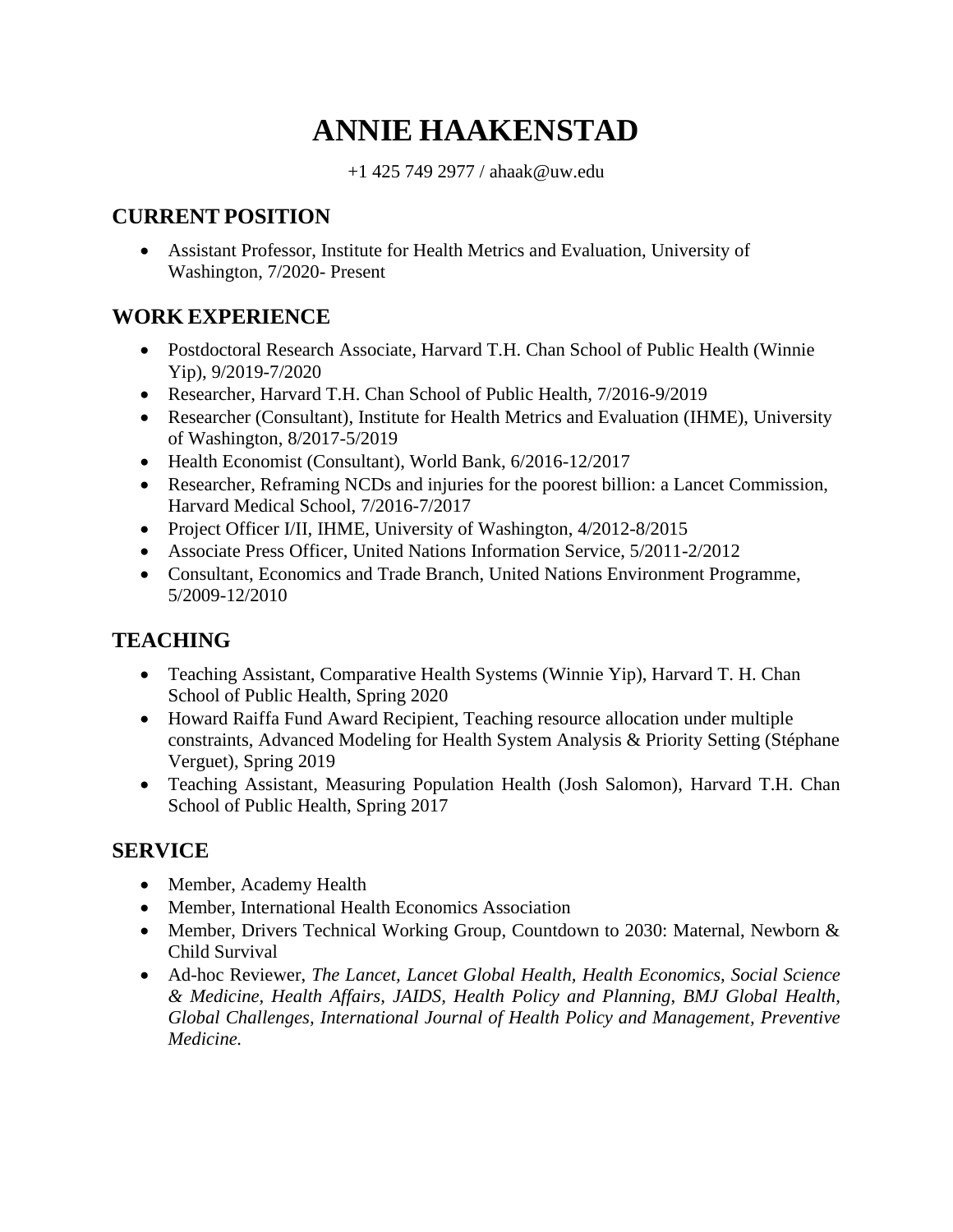## **EDUCATION**

#### **Harvard T.H. Chan School of Public Health** 2015-2019

Doctor of Science, Global Health and Population, Health Systems. Dissertation: *Out-of-pocket payments and noncommunicable disease care: a threat and opportunity for universal health coverage.* Committee: Jessica Cohen, Margaret McConnell, Winnie Yip.

#### **Institut de Hautes Etudes Internationales et du Développement** 2008-10

Masters in Development Studies. Bilingual French-English Degree.

#### **The George Washington University** 2002-06

Bachelors of Arts in International Affairs. *Magna cum laude.* Special Honors. Elizabeth J. Somers Women's Leadership Program Scholar.

### **AWARDS & SCHOLARSHIPS**

- Michael von Clemm Travelling Fellowship
- John F. and Virginia B. Taplin Fellowship
- Paci Family Fellowship in Public Health
- Helen Thayer Adams Endowment Grant
- Graduate Institute Swiss Bourse
- Somer's Women's Leadership Scholarship
- Presidential Academic Scholarship
- BECU Service Award
- Sheeley Award
- CIEE Scholarship

## **PUBLISHED ACADEMIC ARTICLES**

- 1. **Haakenstad A,** Harle AC, Tsakalos, Micha AE, Tao T, Cohen J, Fullman N, Hay S, Mestrovic T, Mohammed S, Mousavi SM, Nixon M, Pigott D, Tran K, Murray CJL, Dieleman J. 2019. Tracking spending on malaria in 106 countries, 2000-2016. *The Lancet Infectious Diseases.* 19(7):703-716.
- 2. **Haakenstad A,** Moses M, Tao T, Tsakalos G, Zlavog B, Kates J, Wexler A, Murray CJL, Dieleman J. 2019. Potential for additional government spending on HIV/AIDS in 137 lowand middle-income countries, 2000-2016: an economic modelling study. *The Lancet HIV.* 6(6):e382-e395.
- 3. **Haakenstad A,** Coates M, Marx A, Bukhman G, Verguet S. 2019. Disaggregating catastrophic expenditure by disease area: cross-country estimates based on the World Health Survey. *BMC Medicine.* 17(1):36.
- 4. **Haakenstad A,** Hawkins SS, Pace LE, Cohen J. 2019. Rural-urban disparities in colonoscopies after the elimination of patient cost-sharing by the Affordable Care Act. *Preventive Medicine.* 129:105877.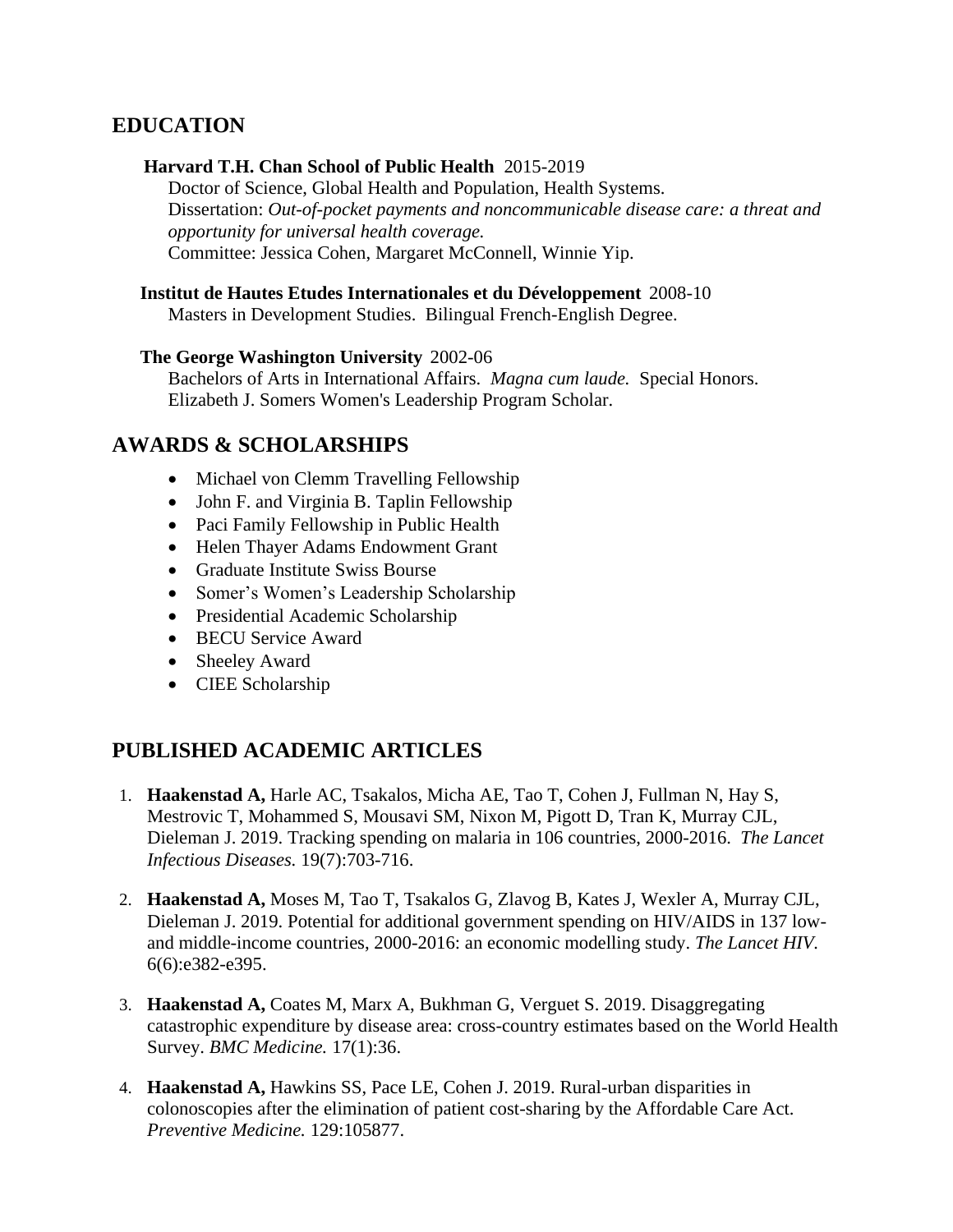- 5. Global Burden of Disease Health Financing Collaborator Network including **Haakenstad A**. 2019. Past, present and future of global health financing: a review of country spending on health and development assistance for 195 countries, 1995–2050. *The Lancet.* 394(10193):173-183.
- 6. Feachem RGA, Chen I, Akbari O, Bertozzi-Villa A, Bhatt S, Binka F, Boni MF, Buckee C, Dieleman J, Dondorp A, Eapen A, Sekhri Feachem N, Filler S, Gething P, Gosling R, **Haakenstad A,** Harvard K, Hatefi A, Jamison D, Jones KE, Karema C, Kamwi RN, Lal A, Larson E, Lees M, Lobo NF, Micah AE, Moonen B, Newby G, Ning X, Pate M, Quiñones M, Roh M, Rolfe B, Shanks D, Singh B, Staley K, Tulloch J, Wegbreit J, Woo HJ, Mpanju-Shumbusho W. 2019. Malaria eradication within a generation: ambitious, achievable, and necessary. *The Lancet.* 394(10203):1056-1112.
- 7. George A, LeFevre AE, Jacobs T, Kinney M, Buse K, Chopra M, Daelmans B, **Haakenstad A,** Huicho L, Khosla R, Rasanathan K, Sanders D, Singh NS, Tiffin N, Ved R, Zaidi SA, Schneider H. 2019. Lenses and levels: the why, what and how of measuring health system drivers of women's, children's and adolescents' health with a governance focus. *BMJ Global Health.* 4(Suppl 4):e001316.
- 8. Dieleman JL, Cowling K, Agyepong IA, Alkenbrack S, Bollyky TJ, Bump JB, Chen CS, Grépin KA, **Haakenstad A,** Harle AC, Kates J, Lavado RF, Micah AE, Ottersen T, Tandon A, Tsakalos G, Wu J, Zhao Y, Zlavog BS, Murray CJL. 2019. The G20 and development assistance for health: historical trends and crucial questions to inform a new era. *The Lancet.* 394(10193):173-183.
- 9. **Haakenstad A**, Templin T, Lim S, Dieleman J. 2018. The financing gaps framework: using need, potential spending, and expected spending to allocate development assistance for health. *Health Policy and Planning.* 33(suppl\_1):i47-i55
- 10. Dieleman J, **Haakenstad A,** Micah A, Moses M, et al. 2018. Spending on health and HIV/AIDS: domestic health spending and development assistance in188 countries, 1995- 2015. *The Lancet.* 391(10132):1799-1829.
- 11. Countdown to 2030 Collaboration, including **Haakenstad A.** 2018. [Countdown to 2030:](https://www.ncbi.nlm.nih.gov/pubmed/29395268)  [tracking progress towards universal coverage for reproductive, maternal, newborn, and child](https://www.ncbi.nlm.nih.gov/pubmed/29395268)  [health.](https://www.ncbi.nlm.nih.gov/pubmed/29395268) *The Lancet.* S0140-6736(18)30104-1.
- 12. George A, LeFevre AE, Jacobs T, Buse K, Chopra M, Daelmans B, **Haakenstad A**, et al. 2018. Lenses and Levels: the why, what and how of measuring health system drivers of women's children's and adolescents' health with a governance focus. *BMJ Global Health.* In Press.
- 13. Mokdad AH, Palmisano EB, Zuniga-Brenes P, Ríos-Zertuche D, Johanns C, Schaefer A, Desai S, **Haakenstad A**, Gagnier MC, McNellan CR, Colombara DV, Lopez Romero S, Castillo L, Salvatierra B, Hernandez B, Betancourt-Cravioto M, Mujica Rosales R, Regalia F, Tapia Conyer R, Iriarte E. 2018. Supply-side interventions to improve health: Findings from the Salud Mesoamérica Initiative. *PLoS ONE.* 13(4): e0195292.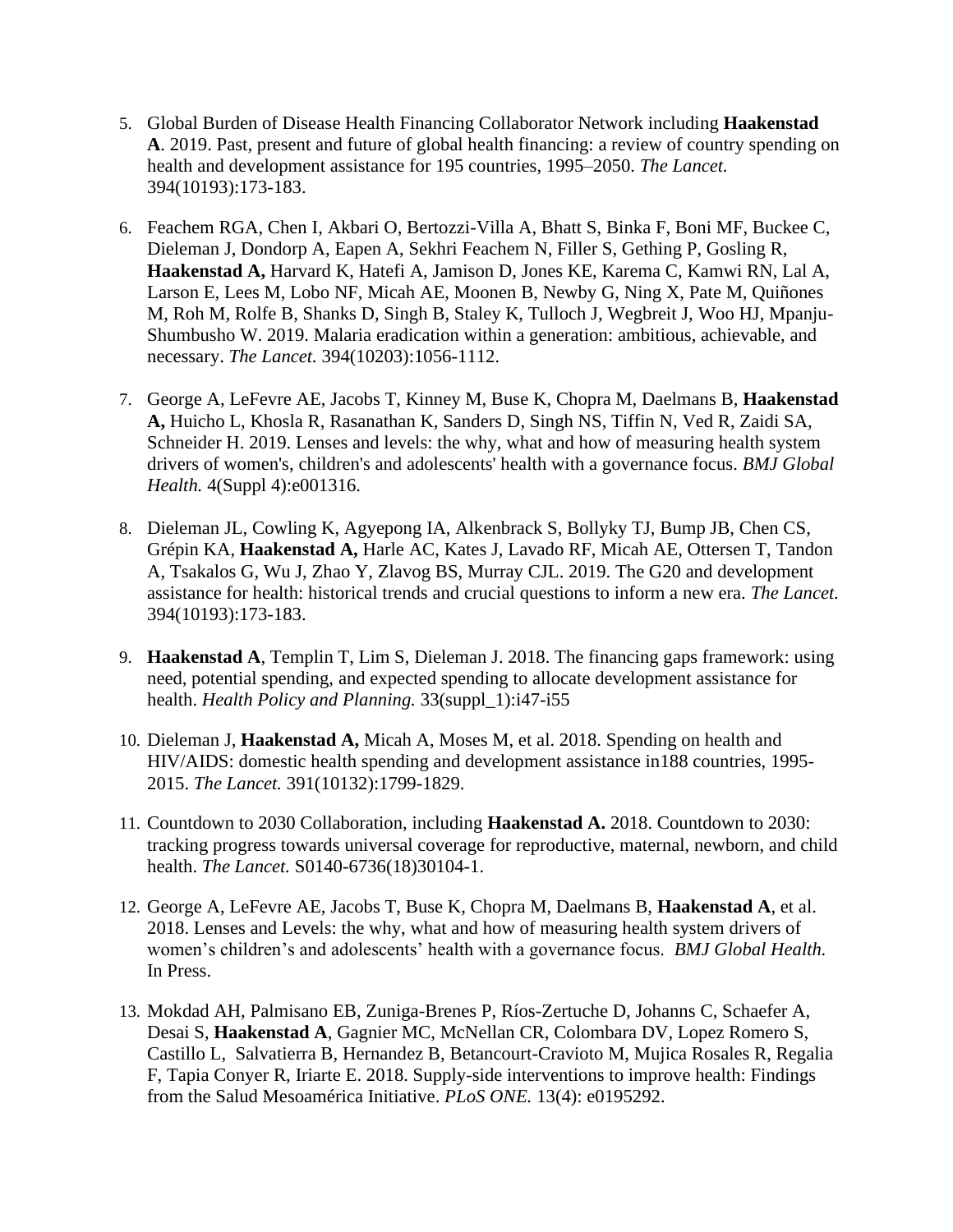- 14. Geldsetzer P, **Haakenstad A,** James A, Atun R. 2018. Responsiveness in Middle-Income Countries: Evidence from Population-Based Surveys in China, Ghana, India, Mexico, Russia, and South Africa. *The Journal of Global Health.* 8(2):020417.
- 15. Dieleman J, Campbell, M, Chapin A, Eldrenkamp E, Fan VY, **Haakenstad A,** et al. 2017. Evolution and patterns of global health financing 1995–2014: development assistance for health, and government, prepaid private, and out-of-pocket health spending in 184 countries. *The Lancet.* S0140-6736(17)30874-7.
- 16. Dieleman J, Campbell, M, Chapin A, Eldrenkamp E, Fan VY, **Haakenstad A,** et al. 2017. Future and potential spending on health 2015-2040: development assistance for health, prepaid private, and out-of-pocket health spending in 184 countries. *The Lancet.*  389(10083):2005-2030.
- 17. Dieleman J, **Haakenstad A**. 2017. Global health financing data revolution sorely needed. *Health Economics, Policy and Law.* 12(2):121-124.
- 18. Shretta R, Zelman B, Birger ML, **Haakenstad A,** Singh L, Liu Y, Dieleman J. 2017. Tracking Development Assistance and Government Health Expenditures for Malaria Elimination: 1990-2017. *Malaria Journal.* 16(1): 251.
- 19. Dieleman JL, Templin T, Sadat N, Reidy P, Chapin A, Foreman K, **Haakenstad A,** Evans T, Murray CJL, Kurowski C. 2016. National spending on health by source for 184 countries between 2013 and 2040. *The Lancet.* 387(10037):2521-35.
- 20. Dieleman J, Schneider M, **Haakenstad A,** Singh L, Birger M, Graves C, Hamavid H, Chapin A, Murray CJL. 2016. Development assistance for health and the Millennium Development Goals: 2000-2015. *The Lancet.* S0140-6736(16)30168-4.
- 21. Dieleman, JL, Graves C, Johnson, E, Templin T, Birger M, Hamavid H, Freeman M, Leach-Kemon K, Singh L, **Haakenstad A**, Murray CJL. 2015. Sources and focus of health development assistance, 1990–2014. *JAMA.* 313(23):2359-2368.
- 22. Olivier J, Tsimpo C, Gemignani R, Shojo M, Coulombe H, Dimmock F,Nguyen MC, Hines H, Mills EJ, Dieleman JL, **Haakenstad A**, Woden Q. 2015. Understanding the roles of faith-based healthcare providers in Africa: a review of the evidence with a focus on magnitude, reach, cost, and satisfaction. *The Lancet.* (15)60251-3.
- 23. Lim S, GBD collaborators, including **Haakenstad A**. 2016. Measuring the health-related Sustainable Development Goals in 188 countries: A baseline analysis from the Global Burden of Disease Study 2015. *The Lancet.* 338(10053):1813-1850.
- 24. Hernandez B, Colombara DV, Gagnier MC, Desai SS, **Haakenstad A,** Johanns C, McNellan CR, Nelson J, Palmisano EB, Ríos-Zertuche D, Schaefer A, Zúñiga-Brenes P, Iriarte E, Mokdad AH. 2017. Barriers and facilitators for institutional delivery among poor Mesoamerican women: a cross-sectional study. *Health Policy and Planning*. 32(6):769-780.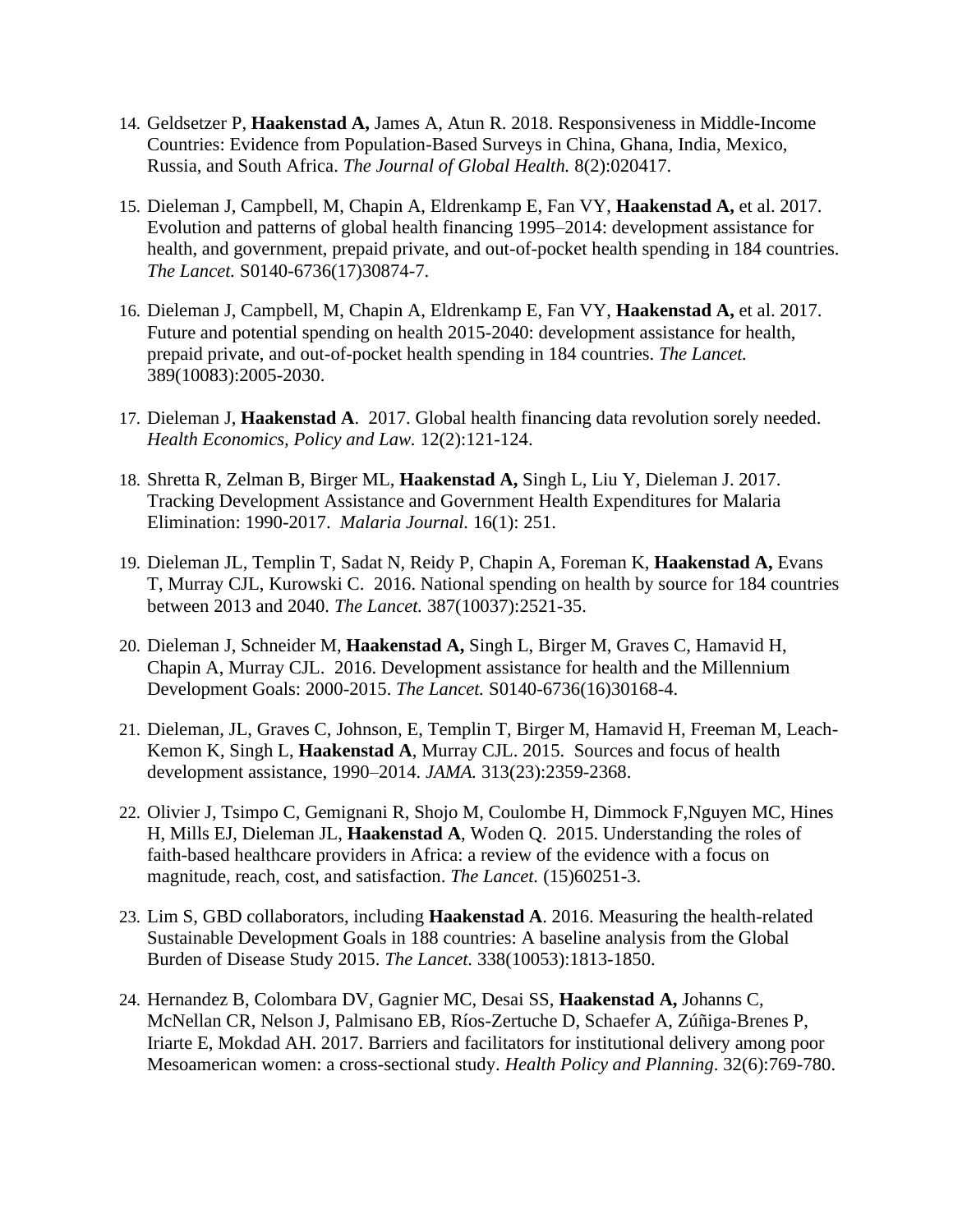- 25. **Haakenstad A,** Birger M, Singh L, Liu P, Lim S, Ng M, Dieleman JL*.* 2016. Development assistance for vaccinations increases as the health burden caused by vaccine-preventable diseases decreases: 2000 – 2014. *Health Affairs.* 35(2):242-9
- 26. **Haakenstad A**, Johnson E, Graves C, Olivier J, Duff J, Dieleman J. 2015. Estimating the development assistance for health provided to faith-based organizations, 1990-2013. *PLoS ONE*. 10(6).
- 27. Wollum A, Dansereau E, Fullman N, Achan J, Bannon K, Burstein R, Connor R, DeCenso B, Gasasira A, **Haakenstad A,** Hanlon M, Ikilezi G, Kisia C, Levine A, Masters SH, Njuguna P, Okiro EA, Odeny TA, Roberts DA, Gakidou E, Duber HC. 2017. The effect of facility-based ART programs on outpatient services in Kenya and Uganda. *BMC Health Services Research.* 17:564.
- 28. Schneider M, Birger M, **Haakenstad A,** Singh L, Hamavid H, Chapin A, Murray CJL, Dieleman J. 2016. Tracking development assistance for HIV/AIDS: the international response to a global epidemic. *AIDS.* 30(9)1475-9.
- 29. Mokdad AH, Gagnier MC, Colson KE, Dansereau E, Zúñiga-Brenes P, Ríos-Zertuche D, **Haakenstad A**, Johanns CK, Palmisano EB, Hernandez B, Iriarte E. 2015. Missed opportunities for measles, mumps, and rubella (MMR) immunization in Mesoamerica: potential impact on coverage and days at risk. *PLoS ONE.* 10(10):e0139680.
- 30. Colson KE, Zúñiga-Brenes P, Ríos-Zertuche D, Conde-Glez CJ, Gagnier MC, Palmisano E, Ranganathan D, Usmanova G, Salvatierra B, Nazar A, Tristao I, Sanchez Monin E, Anderson BW, **Haakenstad A,** Murphy T, Lim S, Hernandez B, Lozano R, Iriarte E, Mokdad AH. 2015. Comparative estimates of crude and effective coverage of measles immunization in low-resource settings: Findings from Salud Mesoamerica 2015. *PLoS ONE.* 10(7).
- 31. Odeny TA, DeCenso B, Dansereau E, Gasasira A, Kisia C, Njuguna P, **Haakenstad A,** Gakidou E, Duber HD. 2015. The clock is ticking: the rate and timeliness of antiretroviral therapy initiation from the time of treatment eligibility in Kenya. *Journal of the International AIDS Society*. 18**:**2001.
- 32. Mokdad AH, Colson KE, Zuniga-Brenes P, Rios-Zertuche D, Palmisano EB, Afaro-Porras E, Anderson BW, Desai S, Gagnier MC, Gillespie CW, Giron SL, **Haakenstad A,** Mateus, j, McKay A, Mokdad AA, Murphay T, Naghavi P, Nelson J, Orozco M, Ranganathan D, Salvatierra B, Schaefer A, Usmanova G, Varela A, Wilson S, Wulf S, Hernandez B, Lozano R, Iriarte E, Regalia F. 2015. Salud Mesoamérica 2015 Initiative: Design, Implementation, and Baseline Findings. *Population Health Metrics*. 13(1):3.
- 33. Mokdad AH, Gagnier MC, Colson KE, Zúñiga-Brenes P, Ríos-Zertuche, D, **Haakenstad A**, Palmisano EB, Anderson BW, Desai SS, Gillespie CW, Naghavi P, Nelson J, Ranganathan D, Schaefer A, Usmanova G, Wilson S, Hernandez B, Lozano R, Iriarte E. 2015. Health and wealth in Mesoamerica: findings from Salud Mesoamérica. 2015. *BMC Medicine.* 13:164.
- 34. Colombara D, Hernández B, Gagnier MC, Johanns C, Desai SS, **Haakenstad A**, McNellan CR, Palmisano EB, Schaefer A, Zuniga-Brenes P, Zyznieuski N, Iriarte E, Mokdad AH.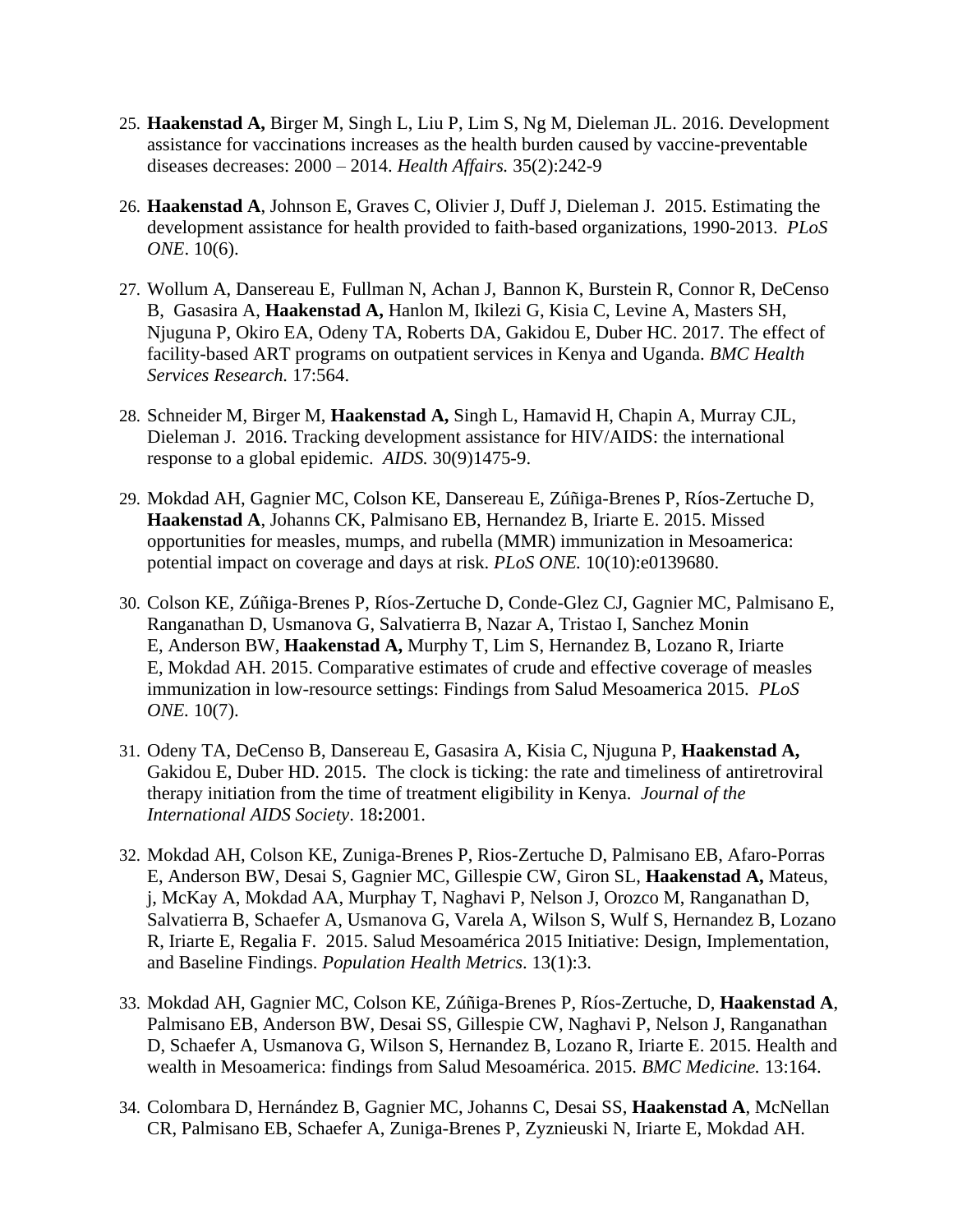2015. Breastfeeding Practices among Poor Women in Mesoamerica. *American Journal of Tropical Medicine & Hygiene.* 94(3):544-52.

- 35. Dieleman J and **Haakenstad A.** 2015. The complexity of resource allocation for health. *Lancet Global Health.* 3(1):e8-9.
- 36. Bui A, Lavado RF, Johnson EK, Brooks BP, Freeman MK, Graves CG, **Haakenstad AM**, Johnson EK, Shoemaker B, Hanlon M, Dieleman J. 2015. National Health Accounts data from 1996 to 2010: A systematic review. *Bulletin of the World Health Organization.*  93:566-576D.
- 37. Dieleman J, Yamey G, Johnson E, Graves C, **Haakenstad A**, Meara JG. Tracking Global Expenditures on Surgery: Gaps in Knowledge Hinder Progress. 2015. *Lancet Global Health.*  3 Suppl 2:S2-4
- 38. Graves CM, **Haakenstad, A**, Dieleman, J. 2015. Tracking development assistance for health to fragile states: 2005-2011. *Globalization and Health.* 11:12.
- 39. Masters S, Burstein R, DeCenso B, Moore K, **Haakenstad A,** Ikilezi G, Achan J, Osei I, Garshong B, Njugana P, Babigumira J, Kumar S, Hanlon M. 2014. Pharmaceutical availability across levels of care: Evidence from facility surveys in Ghana, Kenya, and Uganda. *PLoS One:* 9(12).
- 40. Dieleman JL, Graves CM, Templin T, Johnson E, Baral R, Leach-Kemon K, **Haakenstad AM,** Murray CJL. 2014. Global health development assistance remained steady in 2013 but did not align with recipients' disease burden**.** *Health Affairs*. 33(5):878-86.
- 41. Hanlon M, Graves CM, Brooks BPC, **Haakenstad A,** Lavado R, Leach-Kemon K, Dieleman JL. 2014. Regional variation in the allocation of development assistance for health. *Globalization and Health*. 10:8.
- 42. Leach-Kemon K, Graves CM, Johnson EK, Lavado RF, Hanlon M, **Haakenstad A**. 2014. Vaccine resource tracking systems. *BMC Health Services Research*. 14**:**421.
- 43. Di Giorgio L, Moses MW, Wollum A, Fullman N, Conner RO, Achan J, Achoki T, Bannon KA, Brooks B, Burstein R, Dansereau E, DeCenso B, Delwiche K, Duber HC, Gakidou E, Gasasira A, **Haakenstad A,** Hanlon M, Ikilezi G, Kisia C, Levine A, Maboshe M, Masiye F, Masters SH, Mphuka C, Njuguna P, Odeny TA, Okiro EA, Roberts DA, Murray CJL, Flaxman AD. 2016. The potential to expand antiretroviral therapy by improving health facility efficiency: evidence from Kenya, Uganda, and Zambia. *BMC Medicine.* 14(1): 108.
- 44. Duber H, Roberts DA, Ikilezi G, Levine A, Fullman N, Gassasira A, Gakdiou E, **Haakenstad A,** J Levine A, Achan J. 2016. Evaluating facility-based antiretroviral therapy program effectiveness: a pilot study comparing viral load suppression and retention rates. *Tropical Medicine & International Health.* 21(6): 750-8.
- 45. Dansereau E, McNellan CR, Gagnier MC, Desai SS, **Haakenstad A,** Johanns CK, Palmisano E, Rios Zertuche D, Schaefer AM, Zuniga Brenes P, Hernandez B, Iriarte E, Mokdad AH. 2016. Coverage and timing of antenatal care among poor women in 6 Mesoamerican countries. *BMC Pregnancy and Child Birth.* 16(234).